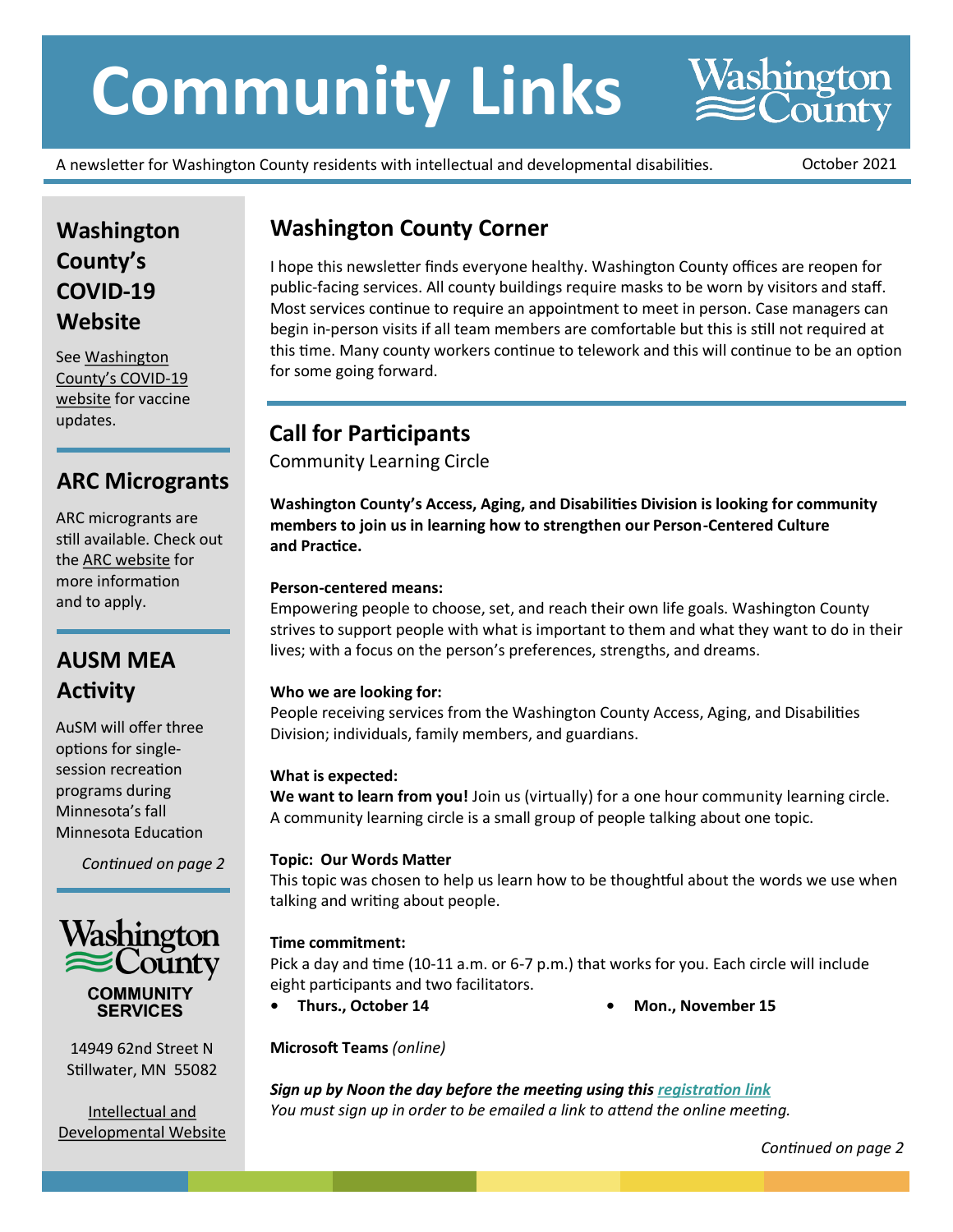*MEA Activity on page 1*

Association (MEA ) break. Sessions for those 12-24 years old will engage participants in nature and museum activities that foster learning, friendships, and fun while celebrating neurodiversity. AuSM programs are conducive to youth and adults who fall within the wide range of the Autism spectrum, and programs are staffed at a 1:4 staffto-participant ratio.

- **Thurs., October 21** *Silverwood Park*
	- **Morning session:** 9:30 a.m.-Noon Ages 12-17
	- **Afternoon session:** 1-3:30 p.m. Ages 16-24
- **Fri., October 22**  *Minneapolis Institute of Art*
	- **Morning session:** 10 a.m.-Noon Ages 12-17
	- **Afternoon session:** 1-3 p.m. Ages 16-24

Cost per session: AuSM Member: \$30 Non-Member: \$40

For more information, visit the [AUSM website.](https://ausm.org/)

*Continued from AUSM Continued from Call for Participants - Community Learning Circle on page 1*

#### **Questions:**

[Email](mailto:Winna.Bernard@co.washington.mn.us) or call Winna at 651-430-4143. *\*Let us know if you need any special accommodations in order to participate.*

## **Self-Advocacy Programming at Upstream Arts**

This summer, Upstream Arts launched our new self-advocacy programming, revolutionizing self-advocacy through the arts. Join us in class and use creativity to expand your voice and choice and live your best life everyday.

After a year of responding to meet the unprecedented demand spurred by COVID-19 and its systemic impacts on our disability community, Upstream Arts is proud to be partnering with the Department of Human Services to offer weekly self-advocacy classes open to all adults with disabilities 18 and older. Classes will meet online this summer, with in-person options this fall!

Taught by teams of highly trained teaching artists, our self-advocacy classes use theatre, dance, poetry, music, and more to explore topics related to informed choice and personcentered planning. Classes offer a fun, creative, and interactive environment for you to expand your artistry, connect with your peers, hone your voice and choice, and practice skills you will use daily to express your preferences and live your most self-determined life.

#### **Fall self-advocacy classes are here!**

Hybrid, online, and in-person classes for adults with disabilities start October 4! Register on the [Upstream Arts website.](https://www.upstreamarts.org/)

## **CDCS Corner**

Under the Governor's Emergency Executive Order 20-12, the Minnesota Department of Human Services has temporary authority to waive or modify requirements so that Minnesotans can continue to access essential programs and services safely and without undue delay during the COVID-19 pandemic. These temporary changes expired on August 30, 2021.

*Paid parent of minor overtime due to the pandemic expired on August 30, 2021. This includes authorizing overtime for all staff. Overtime for staff will only be approved on an individual basis and to address health and safety after August 30, 2021. There continues to be some services that can be provided virtually. Check with your case manager or support planner if you have questions.* 

*The minimum wage for all consumer-directed staff will increase from \$13.25 per hour to \$14.40 per hour effective October 1, 2021. The staff wage range for all consumer-directed programs will increase to \$14.40 per hour - \$21.00 per hour. This is in response to the current staffing shortage and the minimum wage increase.*

*Continued on page 3*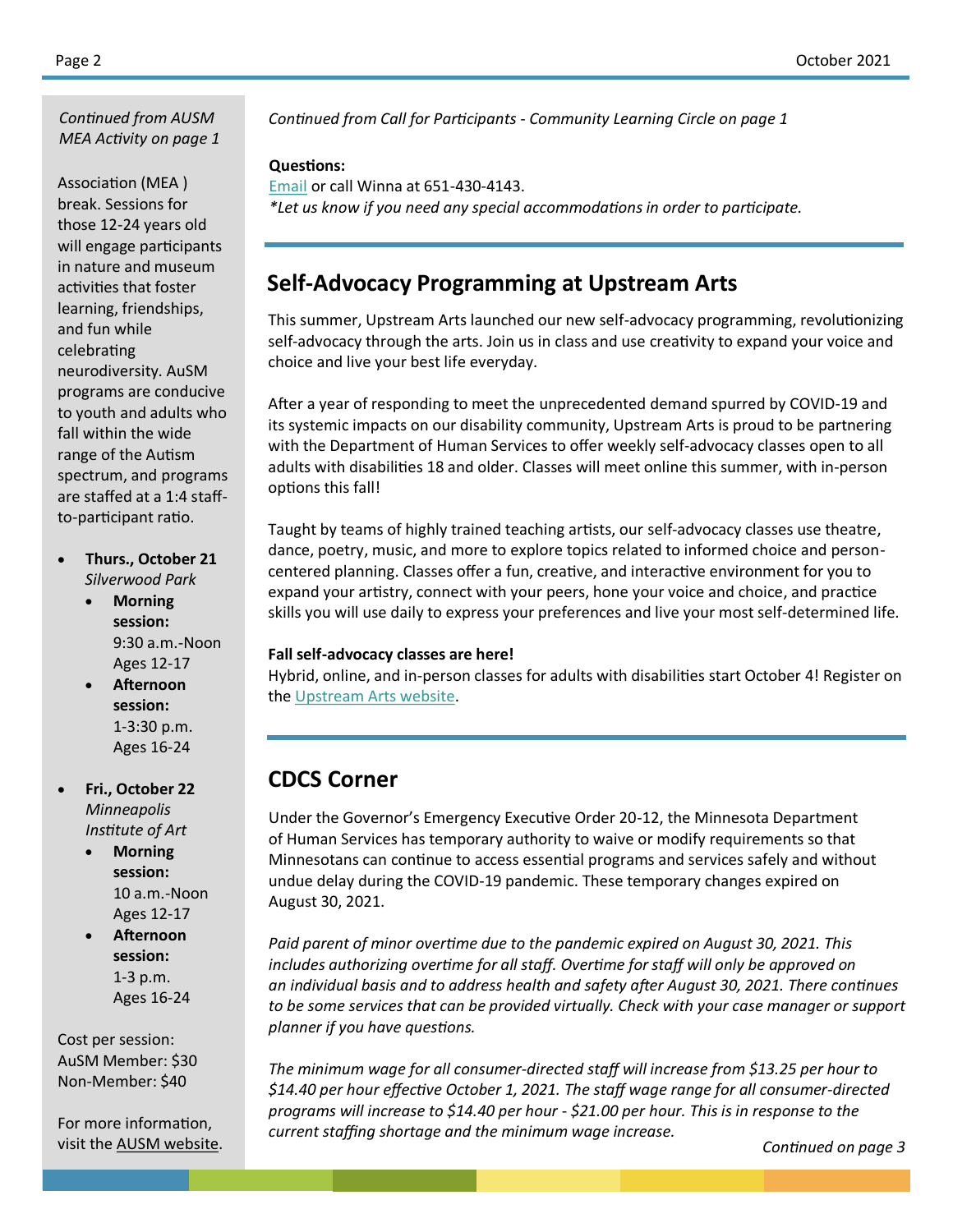**Washington County CDCS (Consumer-Directed Community Supports) Training:** This will be a virtual training. All sessions are the same so only one session needs to be attended. Sessions are facilitated by two Community Services staff. If you are interested in attending, please contact your social worker to receive the training packet and email invite.

All trainings are held from 6-8 p.m.:

**Thursday, November 18**

## **Music Therapy**

#### **Living Spirit Therapy Services:**

Specializes in music therapy for people with developmental disabilities, seniors, and those with neurologic issues (such as stroke, Parkinson's disease, Autism Spectrum Disorder), hospice, early childhood music, and community wellness.

Contact Melissa Spiess, M.M. (Master of Music), MT-BC (Music Therapy Board Certification) by calling 651-363-3936, via [email,](mailto:melissa@livingspirittherapy.com) or visit the [Living Spirit Therapy Services website.](https://www.livingspirittherapy.com/)

## **Welcome to Washington County: Skill Spark Therapy Center**

Skill Spark Therapy Center is now offering Dialectical Behavioral Therapy (DBT) Skills Therapy.

## **Adapted DBT Skills Training**

Designed for individuals who struggle in traditional DBT programs. This group is designed with simpler language and shorter meeting times for increased engagement.

## **Who benefits from Adapted DBT?**

Individuals who have a learning impairment or intellectual disability and/or struggle to focus for the full length of traditional DBT group skills classes.

#### **What is included:**

- 24 weeks of skills groups that last 50 minutes to 1 hour
- To complete a worksheet or exercise between skills groups
- Have DBT skills presented in a more relatable and concrete way

**Your facilitator: Amber Priestley, LMFT** (Licensed Marriage and Family Therapist) I have 15 years of experience working with individuals with intellectual and developmental disabilities. I started this adapted group after realizing there were a lack of options to fit the needs of individuals who learn at a slower rate or struggle with attention and focus.

**Insurance Accepted:** Medicaid, BCBS (Blue Cross Blue Shield), UCARE, Optum/Medica, UHC (UnitedHealthCare), and Aetna. Most PMAPS (prepaid medical assistance plan), except Health Partners.

*Continued on page 4*

## **Center Events**

 **The Stinky Cheese Man and Other Fairly Stupid Tales**  A by-kids-for-kids production that brings the awardwinning book to the stage. All ages.

> **October 1-10** *Merrill Arts Center, Woodbury*

## **Madeline's Christmas**

A holiday musical based on the classic children's story. Good for the entire family.

**December 6-9 and December 13-15** *East Ridge High School—Loft Stage, Woodbury*

*\*Check out the special matinee for groups of 12 or more and our Princess Tea Parties.*

For more information, visit the [Merrill Arts](https://merrillartscenter.org/)  [Center website.](https://merrillartscenter.org/)

## **Resource List**

Check out the [resource](https://www.co.washington.mn.us/DocumentCenter/View/24400/Resource-List)  [list](https://www.co.washington.mn.us/DocumentCenter/View/24400/Resource-List) developed by the Washington County Community Services (WCCS) Person-Centered Best Practices committee.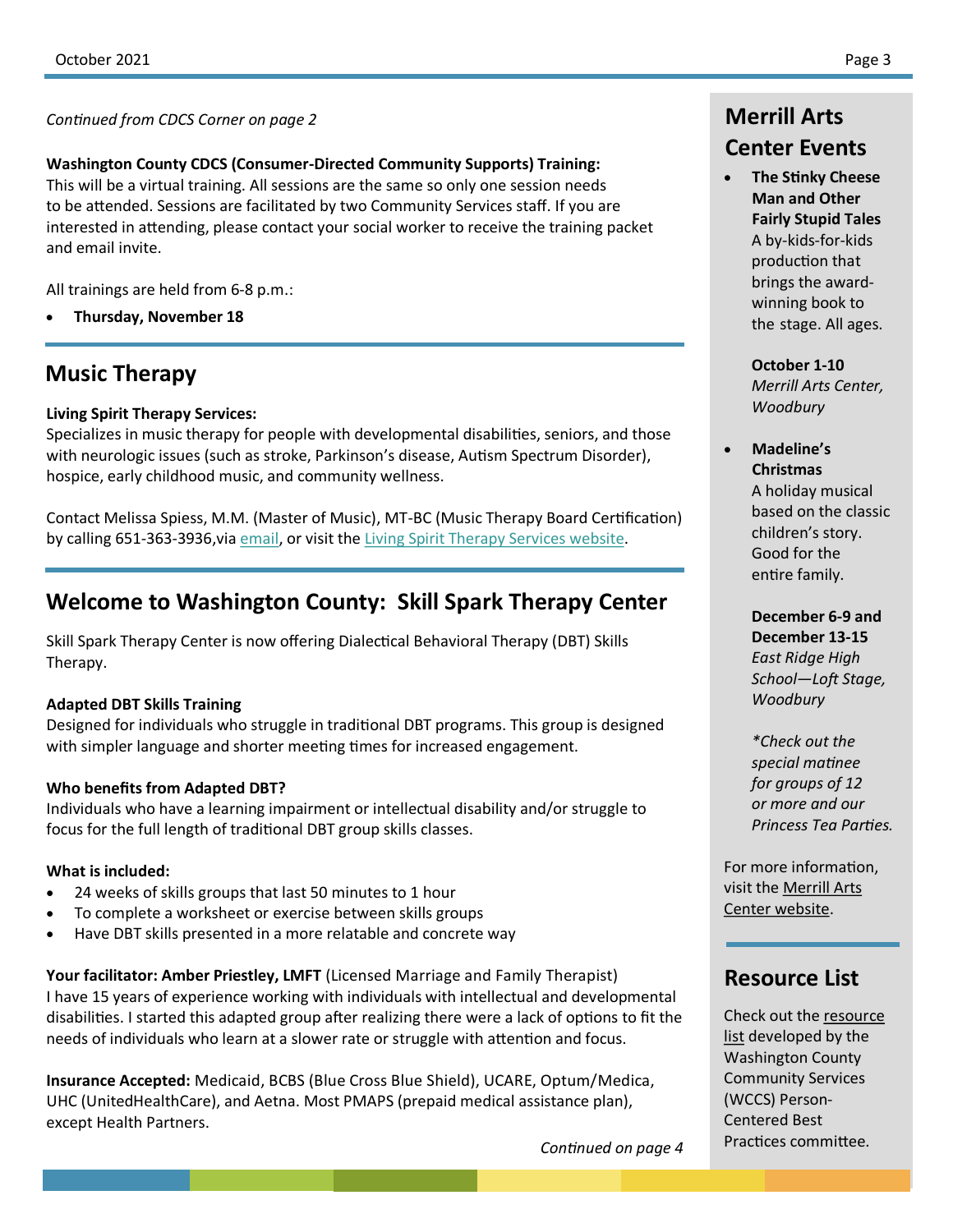## **and Activity Clubs**

Check out the activities at your local friendship groups:

 **[Best Buddies](https://www.bestbuddies.org/minnesota/) [in Minnesota](https://www.bestbuddies.org/minnesota/)** Offering one-to-one friendship and leadership development programs for individuals with and without intellectual and developmental disabilities (IDD).

 **[Bridging Hearts](https://www.bridginghearts.org/)** An online social network for young adults with intellectual disabilities, including Autism, dedicated to providing and maintaining a supportive community where everyone feels valued.

- **[Highland Friendship](https://www.highlandfriendshipclub.org/)  [Club](https://www.highlandfriendshipclub.org/)**
- **[Valley Friendship](https://www.valleyfriendshipclub.org/)  [Club](https://www.valleyfriendshipclub.org/)**

## **Minnesota's New Accessible Playground Directory**

See the [accessible](https://www.accessibleplayground.net/playground-directory/?cn-s&cn-cat=39&doing_wp_cron=1594694491.2063770294189453125000)  [playground website](https://www.accessibleplayground.net/playground-directory/?cn-s&cn-cat=39&doing_wp_cron=1594694491.2063770294189453125000) for a listing of playgrounds with inclusive and accessible features.

**Social Groups** *Continued from Welcome...Skill Spark Therapy Center on page 3*

Our next group begins in November!

For more information, call 651-234-0894, [email,](mailto:admin@skillsparktherapy.com) or visit the [Skill Spark Therapy website.](https://skillsparktherapy.com/)

## **Adaptive Sports and Activities**

## **Adaptive Dance**

## **Young Dance**

Transforming lives through movement. Since 1987, Young Dance has encouraged youth in our community to build body and spirit through the art of dance. Our mission is to transform lives through movement. We are an inclusive community where creativity flourishes and all are encouraged to aspire to artistic excellence.

For more information, call 612-423-3064, [email,](mailto:info@youngdance.org) or visit [Young Dance's website.](https://youngdance.org/about-the-company/)

## **Ballet Royale Minnesota**

An extraordinary place to dance. Ballet Beyond Barriers - Ballet Royale Minnesota's Adaptive Dance Program

For more information, visit **Ballet Royale's website**.

#### **Adaptive Hockey**

- Visit the [Minnesota Sled Hockey Association website.](https://www.mnsledhockey.org/)
- Visit the [Minnesota Special Hockey website.](https://www.mnspecialhockey.org/)

## **Adaptive Sports**

**Minnesota Special Olympics** offers many year round adaptive sports.

Check out the [Minnesota Special Olympics website.](https://www.specialolympics.org/programs/united-states/minnesota)

## **Adaptive Winter Sports**

## **Hyland Hills Ski Stars**

Hyland Hills offers a weekly lesson program for youth with developmental disabilities. Individuals will have fun and develop their skiing skills in a safe and controlled environment.

For more information, call 763-559-6700 or visit [Hyland Hill's website.](https://www.threeriversparks.org/page/snowsports-academy)

## **Deaf & Hard of Hearing Program**

The Midwest Sport/Ski Council offers people with hearing impairment the opportunity to learn how to downhill ski and snowboard. The Deaf and Hard of Hearing Learn to Ski/Snowboard Program for beginning to intermediate skiers, promotes selfconfidence, physical activity, and skill set development.

The program takes place at Hyland Ski & Snowboard Area in Bloomington. Equipment and lift tickets are provided for students at minimal cost, and lift tickets are free for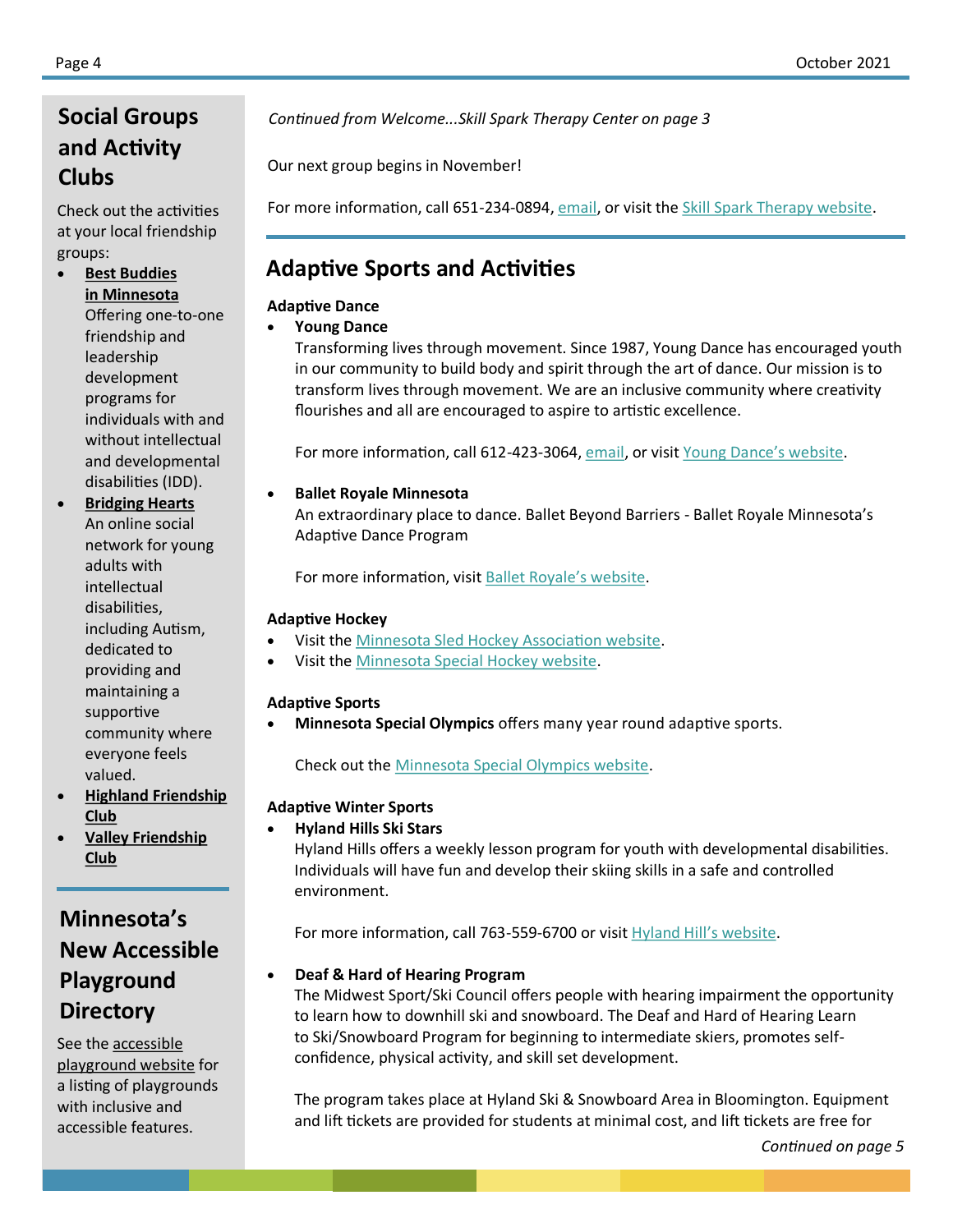#### *Continued from Adaptive Sports and Activities on page 4*

qualified instructors who have completed the mandatory training clinic. The people involved in this program donate their time for teaching and other assistance as needed; non-council people are also welcome. There are many rewards for program participants, including the students' smiles as they discover that they too can enjoy the sport of skiing and snowboarding.

The training program for new instructors consists of two clinics provided by the Hyland SnowSports Academy and volunteer instructors. Participants are taught step-by-step methods in the art of teaching people to ski. In addition, these clinics will substantially develop your own skiing skills. Anyone with intermediate or better ability can qualify as an instructor.

When working with the deaf and hard of hearing students, most instructors have only one student apiece, as instructors are geared specifically to each student's ability. Interpreters will be available on the hill to provide assistance during the lessons.

People with rusty or beginner skiing skills are welcome in the program and at the clinic. These folks can be used in other areas of the program while they improve their skills to the point they are capable of instructing.

For more information, [email](mailto:MSCDHHProgram@midwestfun.org) the Hearing Impaired Coordinator.

#### **Padraig's Place**

A Place to Have Fun! At Padraig's Place, we are focused on having fun and we believe all guests are entitled to enjoy winter recreation. Padraig's Place, a local non-profit organization, has come together with the ski and snowboard schools at Buck Hill Ski and Wild Mountain to provide a fun experience for skiers and snowboarders with physical and/or cognitive disabilities. We provide an opportunity to experience winter fun in a safe, family-friendly atmosphere. We tailor our lessons to suit your individual needs, creating the best memories, again and again.

For more information and to register visit the [Padraig's Place website.](https://www.padraigsplace.org/)

## **Technology Consultations**

A consultation at PACER is a way to explore educational assistive technology in a stressfree, collaborative environment. This is not a formal assessment or evaluation but rather a starting point to locate technology that may help people with disabilities become more independent at home, school, or work. The PACER Simon Technology Center (STC) offers free, informal assistive technology consultations for children and adults with disabilities to families in Minnesota. A consultation fee is charged to families who would like an assistive technology consultation but live outside of Minnesota. *Please note this service is separate from our fee-based individualized training service.*

If interested, please submit the appropriate consultation form (online or mail), or call PACER Center at 952-838-9000.

## **Christmas at the Courthouse Holiday Bazaar**

Wander into a winter wonderland and take in the sights of the season with the Historic Courthouse decorated for the holidays inside and out while shopping at the holiday bazaar! Visit with vendors of unique, hand-crafted items, and tour the exhibits and old county jail. Beat the holiday rush and get your shopping done early.

**Saturday, November 20 & Sunday, November 21** *Stillwater*

Proceeds raised support our Restoration Fund.

For more information, visit the [Washington](https://www.co.washington.mn.us/1903/Events)  [County Historic](https://www.co.washington.mn.us/1903/Events)  [Courthouse website.](https://www.co.washington.mn.us/1903/Events)

## **Free, Online Training**

Eventbrite offers free online trainings with many different topics. In the filter section, make sure you turn "on" online classes, select "family and education" for the category, and set the price to free. Visit the [Eventbrite](https://www.eventbrite.com/d/online/free--family-and-education--events/?page=3) [website](https://www.eventbrite.com/d/online/free--family-and-education--events/?page=3) for more information.